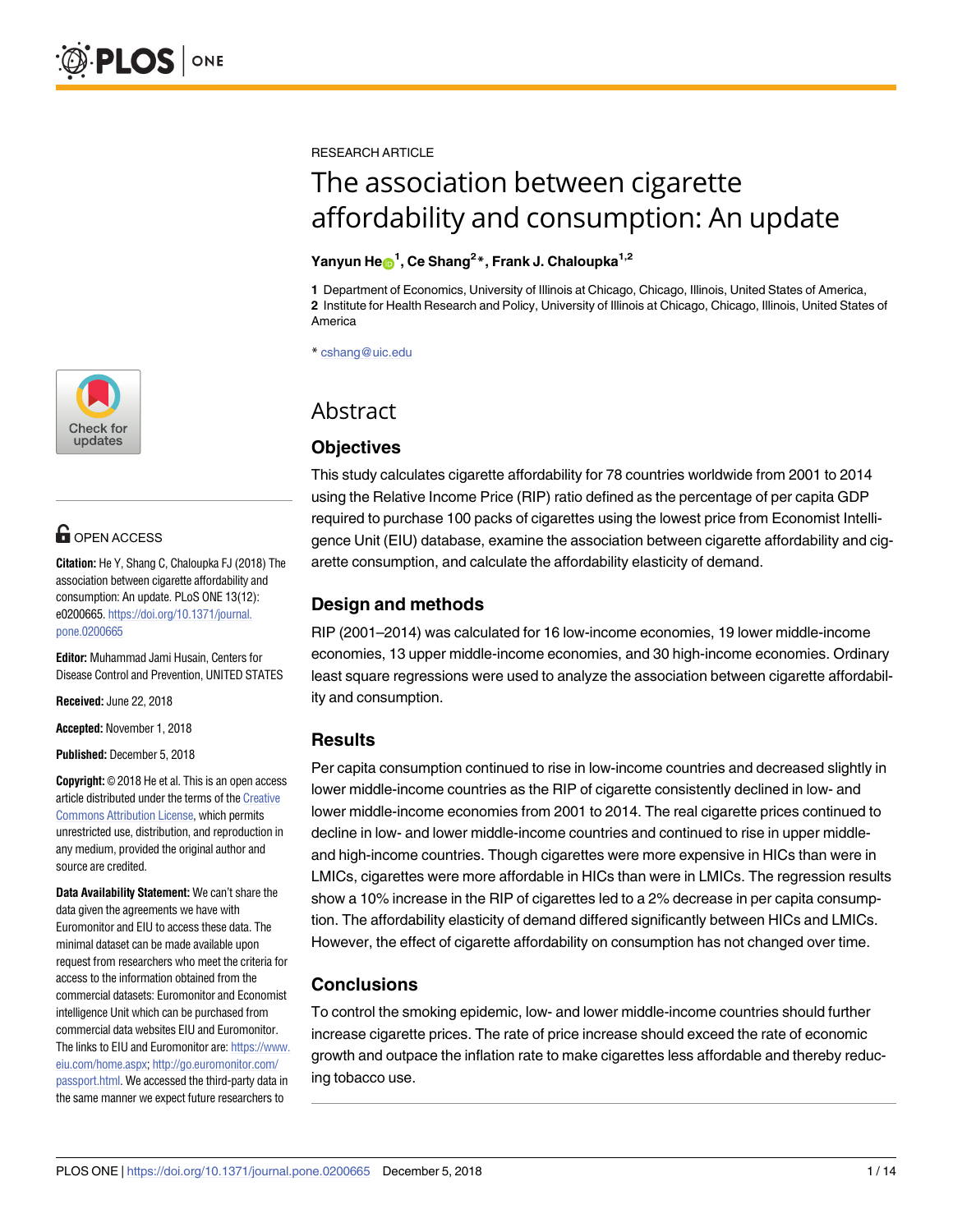do so, and did not receive special privileges from Euromonitor and/or EIU.

ONE

<span id="page-1-0"></span>PLOS

**Funding:** The authors received no specific funding for this work.

**Competing interests:** The authors have declared that no competing interests exist.

#### **Introduction**

Numerous studies have shown that an increase in cigarette prices decreases cigarette consumption,  $[1-3]$  decreases smoking initiation, and increases quitting.  $[4-8]$  $[4-8]$  $[4-8]$  The main goal of increasing cigarette taxes, which results in higher cigarette prices, is to make cigarettes less affordable and thereby reducing the demand for cigarettes. Cigarette affordability, rather than the price of cigarettes alone, is a key determinant of the demand for cigarettes because the increase in income may erode the effects of taxes or prices by making cigarettes more affordable. This has happened to many low- and middle-income countries (LMICs) since 1990s and marked a major tobacco control failure. [\[9,](#page-13-0) [10\]](#page-13-0) Therefore, examining the effect of cigarette affordability, rather than just price, on cigarette consumption can provide us more insights into the demand for cigarettes. In recent years, the tobacco control community has increasingly recognized tobacco affordability as a key determinant of tobacco use behavior in that it combines the impact of changing tobacco prices and economic growth. The analysis of the trend in cigarette affordability in a specific country is of great importance as it can advise policy makers whether the cigarette affordability has caught up with the pace of economic growth and whether there is room for further increase in cigarette prices through taxation. The crosscountry comparison can also inform policy makers how cigarette affordability in a specific country compared to other countries in the world.

A number of definitions have been developed recently, such as Relative Income Price (RIP) and the minutes of labor (MoL) required to purchase a pack of cigarettes.[[9](#page-13-0)–[11](#page-13-0)] RIP, developed by Blecher and Van Walbeek,[[9\]](#page-13-0) is defined as the percentage of per capita GDP required to purchase 100 packs of cigarettes. The higher the RIP is, the less affordable cigarettes become and vice versa. Furthermore, the RIP ratio is a relative measure that allows for comparisons over time and across countries, and thus has advantages in capturing and comparing the real cost of cigarettes. MoL is defined as how many minutes of labor are required to purchase a pack of cigarettes. Blecher and Van Walbeek (2009) has shown that RIP is most appropriate when measuring affordability in LMICs.[\[10\]](#page-13-0) For high-income countries (HICs), the choice of income measure is not important. Therefore, RIP rather than MoL will be used as the measure of affordability in this present study.

Both economic theory and empirical evidence clearly underscore the importance of affordability as a determinant of tobacco use as consumers make decisions based on income and price simultaneously.[[12](#page-13-0), [13](#page-13-0)] In other words, affordability mediates the effects of tax/price and income on tobacco use. Kostova et al. (2015) examined smoking initiation and cessation in LMICs and found that price effects in promoting cessation and in preventing initiation differed by income levels, suggesting that cigarette affordability, rather than prices, played a major role in smoking behavior.[[14\]](#page-13-0) A limited number of studies have explicitly examined cigarette affordability by using descriptive analysis. Guindon et al. (2002) compared cigarette price data from more than 80 countries using varying methods and examined trends in prices and affordability during the 1990s. [\[11\]](#page-13-0) Cigarette affordability was defined as the minutes of labor required to purchase a pack of cigarettes in their study. The prices of cigarettes were presented in US dollars, purchasing power parity (PPP) units using the Big Mac index as an indicator of PPP. The authors found that cigarette prices tended to be higher in wealthier countries and in countries that had strong tobacco control programs. Trends between 1990 and 2000 in real prices and minutes of labor indicated, with some exceptions, that cigarettes had become more expensive in most developed countries but more affordable in many developing countries. Cigarette prices have failed to keep up with increases in the general price level of goods and services, rendering them more affordable in 2000 than they were at the beginning of the decade. Kan (2007) used another definition of affordability, the ratio of the price of one pack of cigarettes to daily income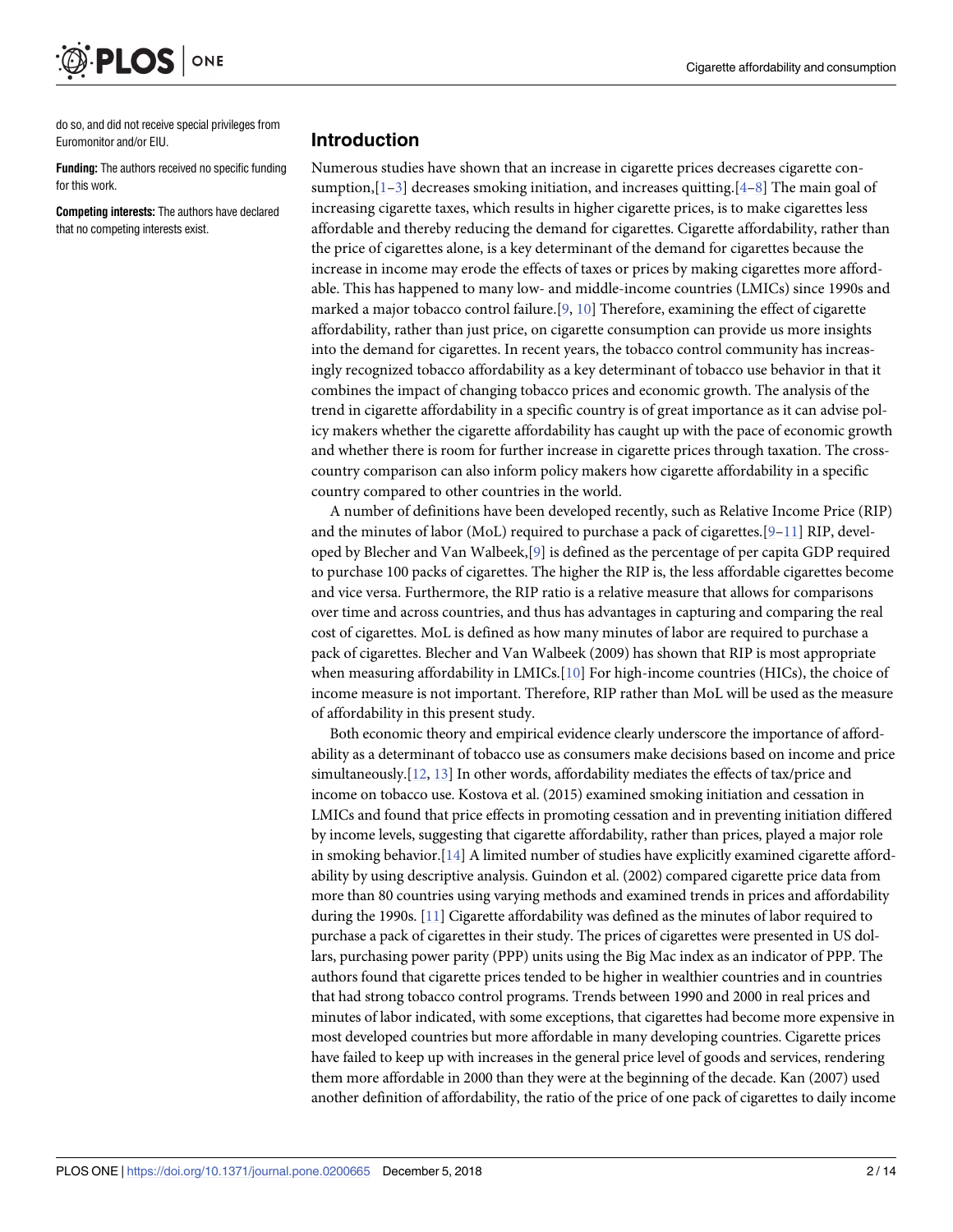<span id="page-2-0"></span>and compared the cigarette affordability in 60 cities worldwide in 2006.[\[15\]](#page-13-0) The author found that cigarette affordability in most of the surveyed cities remained high, which suggested that there was room for increasing cigarette prices via tax increases. The author also pointed out that the increase in cigarette prices in newly emerging economies, such as China, India, and Singapore, has lagged behind the high speed of economic growth. Opportunities to increase taxes and government revenues have been overlooked. Blecher & Van Walbeek (2009) calculated cigarette affordability for a number of countries using two different definitions of affordability, which were Relative Income Price (RIP) and minutes of labor required to purchase the cheapest pack of cigarettes, based on net earnings to investigate trends between 1990 and 2006.[\[10\]](#page-13-0) They also assessed the appropriateness of different measures of affordability. They found that in HICs cigarettes were significantly more affordable than in LMICs, but had become less affordable since 1990. Among LMICs, cigarettes had become more affordable since 1990 and at an increasingly rapid rate since 2000. Similarly, several other studies examined the trend in cigarette affordability in different parts of the world for different time periods.[[16–18\]](#page-13-0)

Blecher & Van Walbeek (2004) was the only study so far to investigate the relation between cigarette affordability and consumption by estimating the affordability elasticities of demand. [\[9](#page-13-0)] Seventy countries were investigated, of which 28 and 42 were categorized as developed and developing countries, respectively. The affordability of cigarettes was defined as the percentage of per capita GDP required to purchase 100 packs of cigarettes (RIP). They found that a 1% increase in the RIP was expected to decrease cigarette consumption by between 0.49–0.57%. They also found that the affordability elasticity of demand did not differ significantly between rich and poor countries as did the price elasticity of demand.

To sum up, among the aforementioned studies only Blecher and Van Walbeek (2004) examined the association between cigarette affordability and consumption; all other studies were simply descriptive analysis of cigarette affordability for different countries during different time periods. Whether the conclusions of Blecher & Van Walbeek (2004) will still be valid nowadays is unknown. Extending on the work of Blecher & Van Walbeek (2004), this study aims to investigate the association between cigarette affordability and consumption using data from 2001 to 2014 to see if using data from recent years will still support their findings. The latest statistics and trends will be examined and presented as well.

#### **Methods**

#### **Data and measures**

**World bank world development indicator (WDI) database.** WDI database is time series data compiled from officially recognized international sources. Aggregated country level characteristics from 2001–2014, such as per capita GDP, percentage of female population, unemployment rate, percentage of population aged 15–64, and country classification are directly drawn from the WDI database. Countries were categorized into low to high income groups by the 2001 World Bank country classification, which is based on per capita Gross National Income (GNI). 78 countries are classified into low-income countries ( $\le$ \$745), lower middleincome countries (\$746-\$2,975), upper middle-income countries (\$2,976-\$9,205), and highincome countries (*>*\$9,205). Specifically, low-income, lower middle-income, upper middleincome, and high-income economies consisted of 16, 19, 13, and 30 countries, respectively. The detailed country list of each category was shown in S1 [Appendix](#page-12-0). The information on Purchasing Power Parity (PPP) conversion factor and Consumer Price Index (CPI) were also sourced from the WDI database.

**Economist Intelligence Unit (EIU).** The EIU city data collects cigarette prices for Marlboro or other leading international brands and a local brand sold at supermarkets and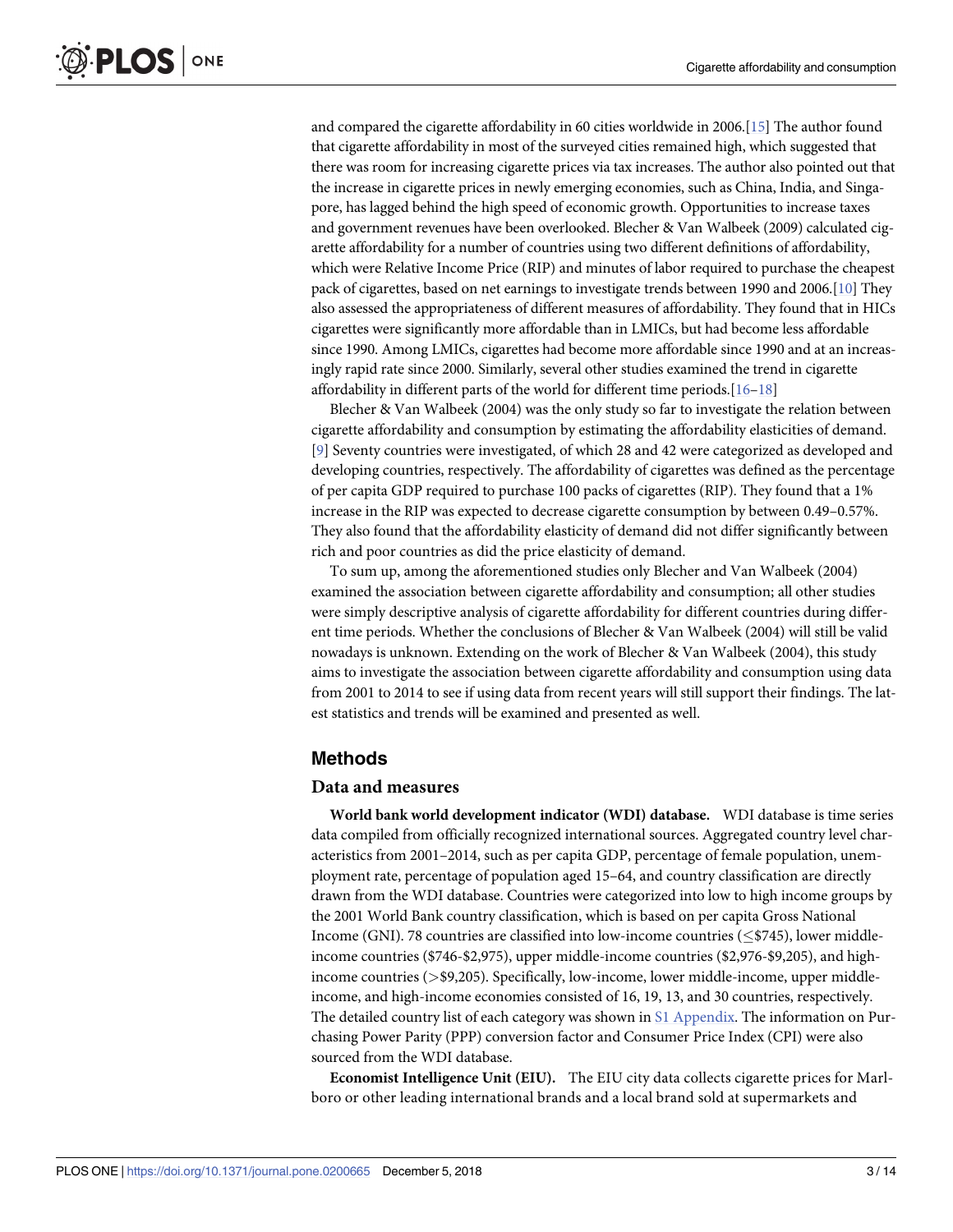<span id="page-3-0"></span>mid-priced stores in 140 cities in 92 countries from 2001 to 2014. Since this study focuses on cigarette affordability, the lowest of the four prices (two brands in two types of retail outlets) was selected to conduct the analysis. Cigarette prices and per capita GDP in local currency were used when constructing the affordability measure to ensure its accuracy. However, the nominal and real PPP adjusted price were used in cross-country comparison.

**EuroMonitor international.** Two measures of cigarette consumption were used in the analysis, -consumption that was realized at retail outlets and all cigarette consumption that included illicit trade. The per capita cigarette consumption in sticks in each country and year was derived using the aggregated country level cigarette consumption divided by the population aged 15 and over provided by the WDI database. In the regression analysis, the affordability measure and per capita cigarette consumption were transformed into log forms. By making this transformation, the estimated coefficient of affordability would represent the affordability elasticity of demand directly.

**MPOWER scores.** The MPOWER measures were introduced by the WHO under the Framework Convention on Tobacco Control (FCTC) guidelines to assist countries in achieving their tobacco control goals using six known tobacco control methods: M (monitor tobacco use), P (protect people from smoke), O (offer help to quit), W (warn about the dangers of tobacco), E (enforce bans on tobacco marketing), and R (raise taxes on tobacco). The database contains scores that evaluate these six policy dimensions in 196 countries in 2007–2008, 2010, 2012 and 2014. Six MPOWER scores were categorized into four or five levels. For the M policy dimension, the score value ranges from 1 to 4 in which a score of 1 represents no known data or no recent data (since 2009) or data that is neither recent nor representative, and a score of 2–4 represents the strength of policy from the weakest to the strongest.[\[19\]](#page-13-0) For the other 5 policy dimensions (POWER), the scores measure overall strength on a scale of 1 to 5 in which a score of 1 represents a lack of data (missing data) and a score of 2–5 represents the weakest to the strongest policies. Since the MPOWER scores were not reported in years 2009, 2011, and 2013, we assume that there were no policy changes over those three years and approximate the scores by using the scores in the prior years (2008, 2010, and 2012). For example, the MPO-WER scores in year 2009 were the same as in year 2008. Then a composite score was constructed for each country and year by summing up each individual scores.

#### **Methodology**

 $Eq(1)$  was used to examine the association between per capita cigarette consumption and cigarette affordability.

*Cig-consumption<sub>it</sub>* = 
$$
\alpha_0 + \alpha_1 Cig_{\text{affordability}_{it}} + \alpha_2 X_{it} + e_{it}
$$
 (1)

i denotes country and t denotes year. In specification (1), covariates include percentage of population aged 15–64, percentage of female population, and unemployment rate. Specification (2) includes all the covariates used in specification (1) plus the MPOWER composite score, which is the summation of the six MPOWER policy variables. Since the MPOWER composite scores are only available from 2007 onward, specification (1) was used for the sample from 2001 to 2014, whereas specification (2) was used for the sample from 2007 to 2014. The lowest prices from the EIU database were used to construct the affordability measure for specification (1), whereas the prices for the most sold brand from MPOWER package were used in specification (2) for comparison. Variance Inflation Factor (VIF) was estimated to evaluate whether the country-level affordability measure were highly correlated with time-invariant countrylevel unobservable attributes. The Ordinary Least Square (OLS) technique was used to carry out the analysis for each specification. The standard errors were clustered at the country level to account for the correlations between years.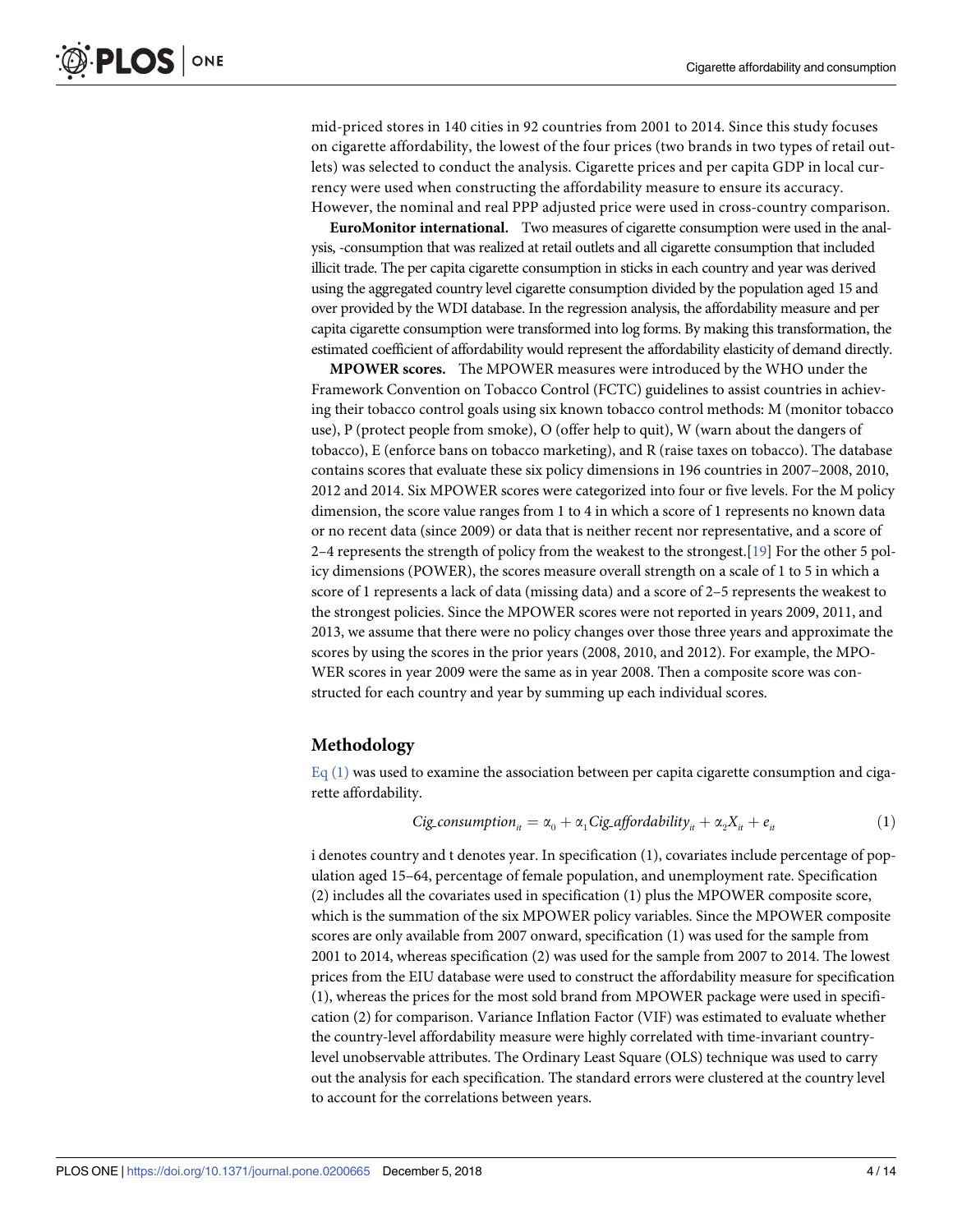## <span id="page-4-0"></span>**Results**

#### **Trend in affordability from 2001 to 2014**

The trend in affordability using the EIU lowest prices from 2001 to 2014 is shown in Table 1 and [Fig](#page-5-0) 1. Only countries with non-missing data for all years are included in the analysis to reflect the trend during the entire period. This results in 78 countries in the analysis. For lowand lower middle-income countries, the overall trend in the RIP of cigarettes is decreasing, indicating that cigarettes have become more affordable since 2001. In upper middle- and highincome countries cigarettes have become less affordable over time since 2001. The percentage change from 2001 to 2014 in the RIP is -3.16%, -32.79%, 138.84%, and 63.15% for low-, lower middle-, upper middle-, and high-income countries, respectively. Comparing the RIP of cigarettes across all country categories, cigarettes were more affordable in high-income countries than were in low-income countries.

[Fig](#page-6-0) 2 plots the average annual percentage change in the RIP from 2001 to 2014 at the country level. There are 79 countries in this plot because Libya has the affordability data in the year of 2001 or 2014, but had missing data in other years, which resulted being excluded from [Fig](#page-5-0) 1. Cigarettes have become more affordable in 12 countries, -4 low-income countries (Azerbaijan, Cambodia, Nigeria, and Uzbekistan), 6 lower middle-income countries (Algeria, China, Colombia, Morocco, Paraguay, Peru, and Tunisia), and 2 high-income countries (Hong Kong, China and Qatar). Two biggest increases in RIP took place in Argentina and Serbia, with average annual percentage change being 38.98% and 34.01%, respectively.

Figs [3](#page-7-0) and [4](#page-7-0) show the trend in nominal and real cigarette prices from 2001 to 2014. First, cigarette prices were converted into a common dollar currency using the Purchasing-Power Parity (PPP) conversion factor. The PPP factor is the number of local currency units required to buy the same amount of goods or services in the domestic market as US \$1 in the USA. The nominal PPP adjusted cigarette prices in each country and year were further adjusted for inflation using the CPI (base year 2010). To reflect the true trend in nominal/real cigarette prices, only countries with non-missing nominal/real price data for all years were included in the analysis. This results in 78 countries in the analysis of nominal price and 72 countries in the analysis of real price (See S1 [Appendix\)](#page-12-0). Six countries were excluded from the real price analysis due to the missing of CPI data. The trend in nominal cigarette prices is pretty flat for low- and lower middle-income countries. Nominal cigarette prices have been decreasing since 2001 for low-income countries, and

| Year | Low-Income | <b>Lower Middle-Income</b> | <b>Upper Middle-Income</b> | High-Income |
|------|------------|----------------------------|----------------------------|-------------|
| 2001 | 0.259      | 0.167                      | 0.022                      | 0.010       |
| 2002 | 0.327      | 0.163                      | 0.022                      | 0.010       |
| 2003 | 0.327      | 0.161                      | 0.029                      | 0.010       |
| 2004 | 0.295      | 0.196                      | 0.030                      | 0.011       |
| 2005 | 0.259      | 0.186                      | 0.030                      | 0.011       |
| 2006 | 0.234      | 0.128                      | 0.027                      | 0.011       |
| 2007 | 0.256      | 0.157                      | 0.028                      | 0.011       |
| 2008 | 0.252      | 0.116                      | 0.030                      | 0.012       |
| 2009 | 0.288      | 0.108                      | 0.033                      | 0.013       |
| 2010 | 0.230      | 0.105                      | 0.034                      | 0.013       |
| 2011 | 0.210      | 0.101                      | 0.037                      | 0.014       |
| 2012 | 0.224      | 0.104                      | 0.044                      | 0.015       |
| 2013 | 0.243      | 0.120                      | 0.046                      | 0.015       |
| 2014 | 0.250      | 0.112                      | 0.052                      | 0.016       |

**Table 1. Relative Income Price of cigarettes at EIU lowest prices 2001–2014.**

<https://doi.org/10.1371/journal.pone.0200665.t001>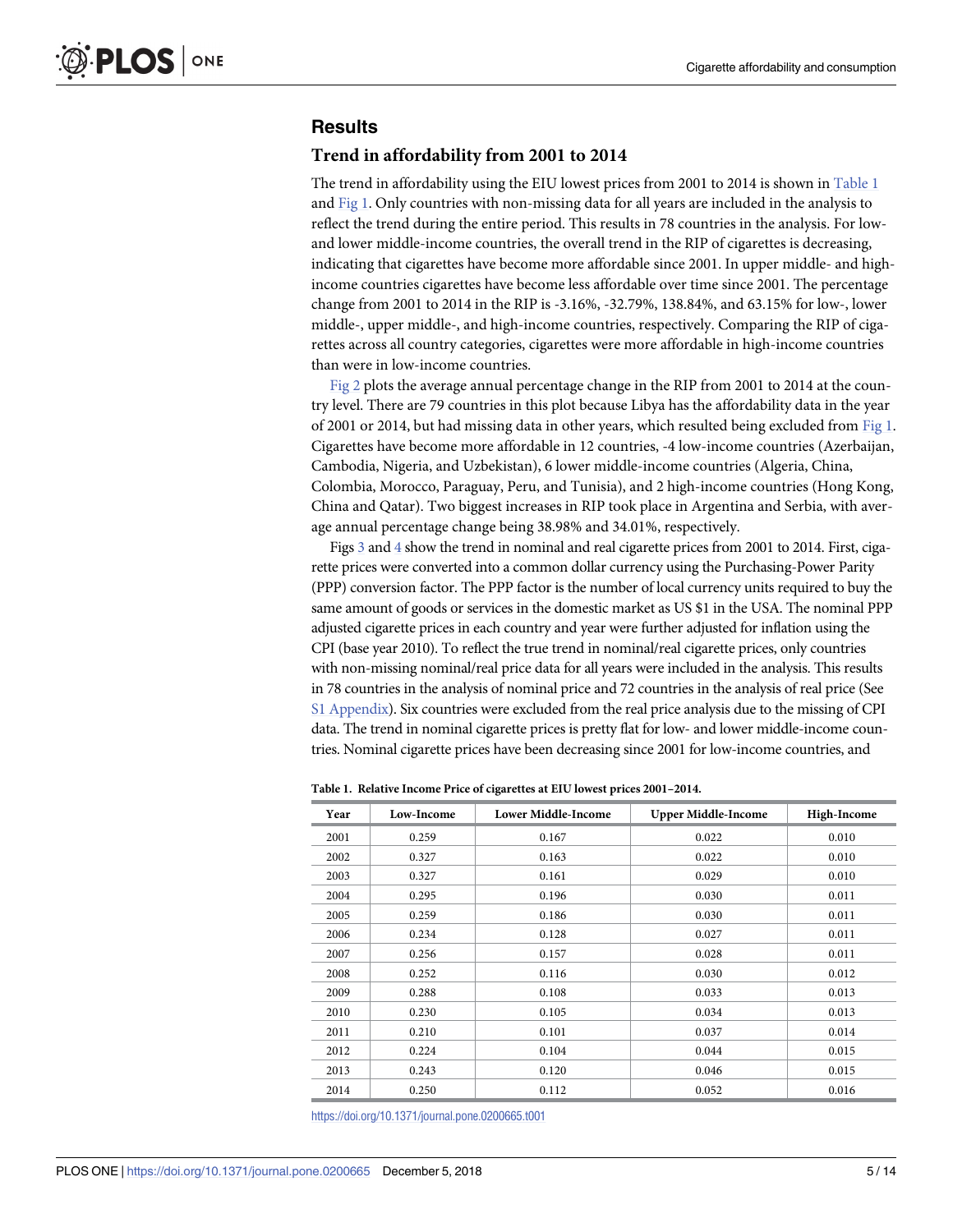<span id="page-5-0"></span>

#### **[Fig](#page-4-0) 1. RIP of cigarettes at EIU lowest price.**

<https://doi.org/10.1371/journal.pone.0200665.g001>

slightly increasing for lower middle-income countries. However, the nominal cigarette prices have been consistently increasing in upper middle- and high-income countries. The percentage change in nominal cigarette prices from 2001 to 2014 is -8.33%, 7.65%, 91.44%, and 83.98% for low-, lower middle-, upper middle-, and high-income countries, respectively.

[Fig](#page-7-0) 4 shows the trend in inflation adjusted cigarette prices in PPP. Since many low- and lower middle-income countries underwent fast growing in economy during the past decade and high inflation usually accompanied the fast economic development, real cigarette prices exhibit a distorted trend, especially for the time period before 2009 when the real cigarette prices in low- and lower middle-income countries were even higher than were in upper middle- and high-income countries. The real cigarette prices in low- and lower middle-income countries have been consistently decreasing due to the fact that the increase in cigarette prices failed to catch up with inflation. The percentage change in real cigarette prices from 2001 to 2014 is -57.57%, -52.81%, 14.53%, and 39.24% for low-, lower middle-, upper middle-, and high-income countries, respectively. Figs [3](#page-7-0) and [4](#page-7-0) indicate that though cigarettes were more affordable in HICs, the real prices for cigarettes remained higher than LMICs by year 2014.

The trend in cigarette per capita retail consumption is shown in [Fig](#page-8-0) 5. For high- and upper middle-income countries, cigarette per capita consumption has been consistently decreasing since 2001. However, on the other hand, cigarette per capita consumption has been gradually increasing since 2001 in lower middle-income countries until 2009 and low-income countries until 2007, then entered into a downward trend afterwards. The percentage change in per capita consumption from 2001 to 2014 is 16.87%, -15.85%, -32.69%, and -39.04% for low-, lower middle-, upper middle-, and high-income countries, respectively. The trend in cigarette per capita consumption echoed with the trend in RIP of cigarettes (see Fig 1), demonstrating a negative association between the two. It is worth noting that per capita consumption has been higher in lower middle-income countries than in upper middle-income countries since 2004 and drawn very close to that in high-income economies since 2009 despite the fact that the RIP of cigarettes was much higher in lower middle-income countries during most of the analysis period.

#### **Regression results**

[Table](#page-8-0) 2 presents the summary statistics of the variables used in specification (1) and (2). For the 2001–2014 sample, 64 out of 78 countries were included in the regression because 14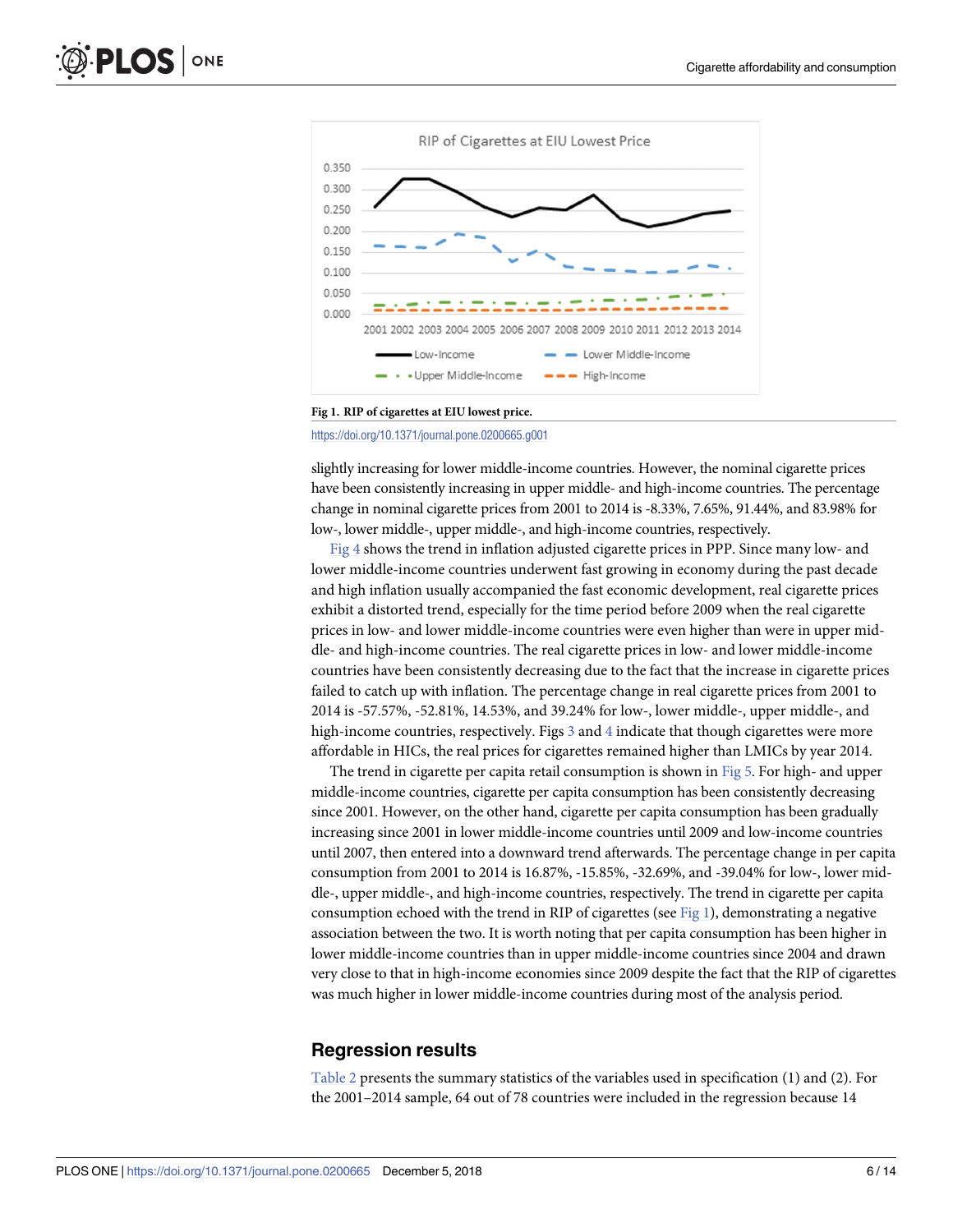<span id="page-6-0"></span>



<https://doi.org/10.1371/journal.pone.0200665.g002>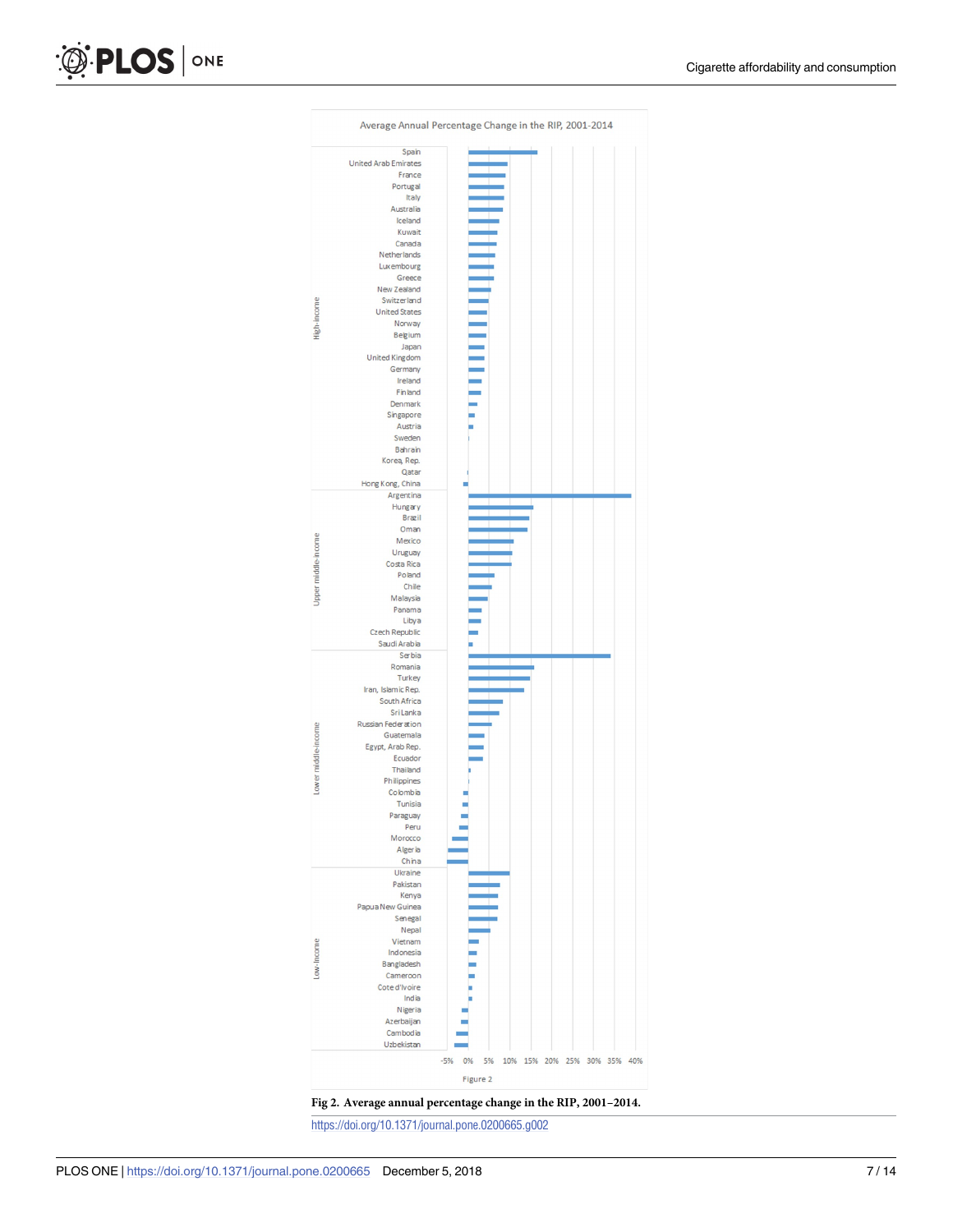<span id="page-7-0"></span>

**[Fig](#page-4-0) 3. Nominal PPP adjusted EIU lowest price.**

<https://doi.org/10.1371/journal.pone.0200665.g003>

countries had missing values on other covariates. Those missing values were treated as missing at random, therefore, will not bias the results. The magnitudes of VIF are over 30 when regressing each affordability measure on country fixed effects, indicating that high multicollinearity exists between each affordability measure and the country-specific attributes. However, the VIFs are only around 1 when regressing each affordability measure on year fixed effects, suggesting that no multicollinearity exists between each affordability measure and the yearspecific attributes. It also indicates that the variations of the affordability measures are mainly within year and between country variations. Thus, OLS with year fixed effects was also estimated for the purpose of comparison.

[Table](#page-9-0) 3 presents the regression results of specification (1) and (2). The coefficients of the affordability measure were pretty robust regardless of what affordability measure was used and whether the composite MPOWER score and year fixed effects were controlled for. Roughly speaking, per capita cigarette consumption dropped by 2% as the RIP of cigarettes went up by



**[Fig](#page-4-0) 4. Real PPP adjusted EIU lowest Price in 2010 dollars.**

<https://doi.org/10.1371/journal.pone.0200665.g004>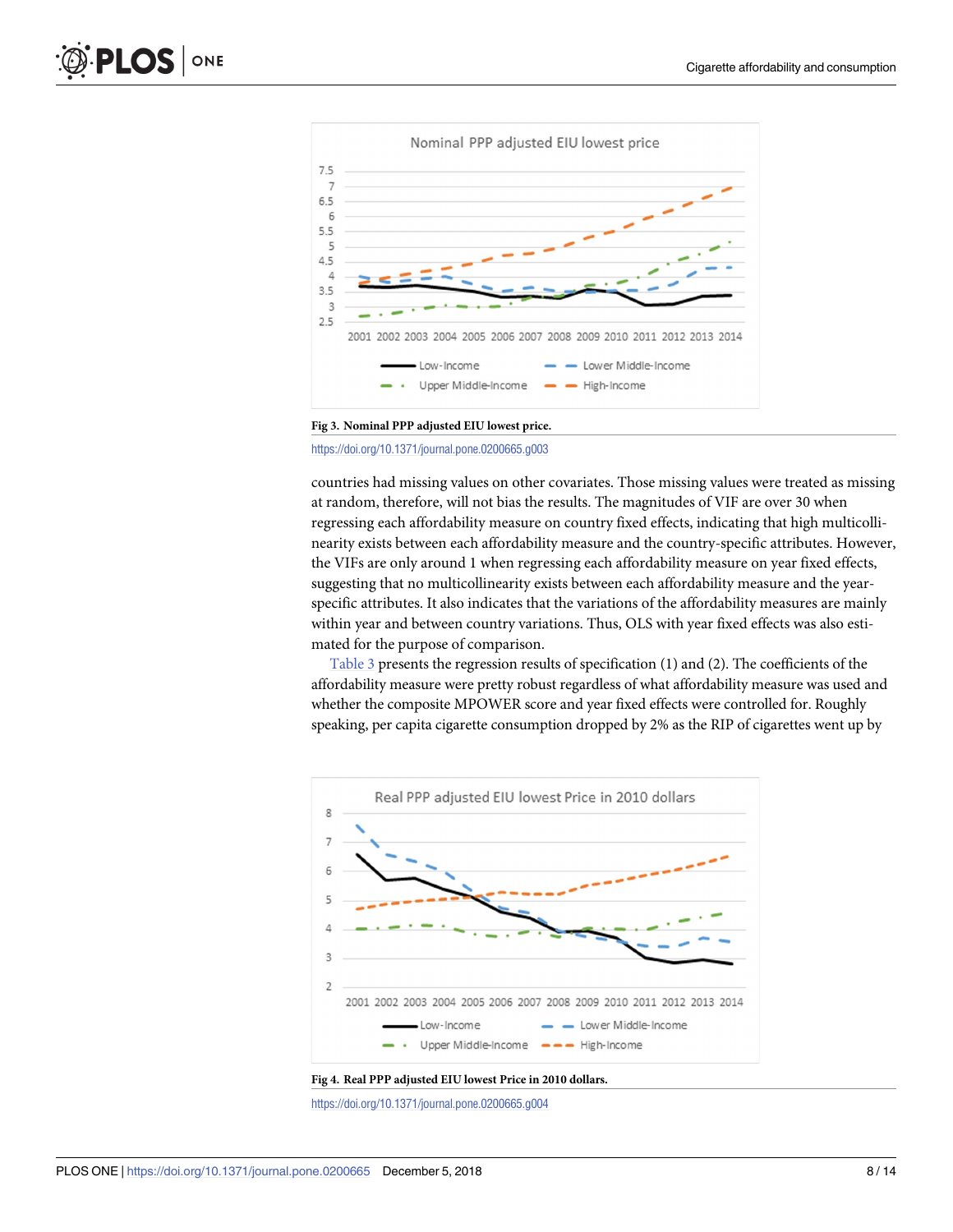<span id="page-8-0"></span>

**[Fig](#page-5-0) 5. Cigarette per capita consumption\_retail.**

<https://doi.org/10.1371/journal.pone.0200665.g005>

10%. The estimates of the affordability measure were significant at 0.1% level, clearly indicating the strong association between per capita cigarette consumption and affordability. Per capita cigarette consumption increased as the percentage of population aged 16–64, the percentage of female population, and the unemployment rate increased. The effect of composite MPOWER

#### **[Table](#page-5-0) 2. Summary statistics of the variables used in the regression.**

| <b>Variables</b>                                                                   | Specification (1)<br>2001-2014 | Specification (2)<br>2007-2014 |
|------------------------------------------------------------------------------------|--------------------------------|--------------------------------|
| Per capita cigarette retail consumption in sticks                                  | 1298.185<br>(821.724)          | 1288.609<br>(823.870)          |
| Log of per capita cigarette consumption in sticks                                  | 6.904<br>(.832)                | 6.894<br>(.832)                |
| Cigarette affordability 1 (EIU lowest price per pack/ GDP per Capita*100)          | .107<br>(.367)                 |                                |
| Log of cigarette affordability (log of RIP) 1                                      | $-3.501$<br>(1.207)            |                                |
| Cigarette affordability 2 (MPOWER most popular price per pack/ GDP per Capita*100) |                                | .106<br>(.336)                 |
| Log of cigarette affordability (log of RIP) 2                                      |                                | $-3.284$<br>(1.115)            |
| Population aged 15-64, % of total                                                  | 66.168<br>(4.885)              | 66.585<br>(4.637)              |
| Population female, % of total                                                      | 50.175<br>(3.159)              | 50.361<br>(3.245)              |
| Unemployment, % of total labor force                                               | 7.847<br>(4.586)               | 8.501<br>(5.248)               |
| Composite MPOWER Score                                                             |                                | 20.778<br>(3.236)              |
| N                                                                                  | $887^1$                        | $519^2$                        |

- Note:
- 1. This sample contains 64 countries.
- 2. This sample contains 75 countries.

<https://doi.org/10.1371/journal.pone.0200665.t002>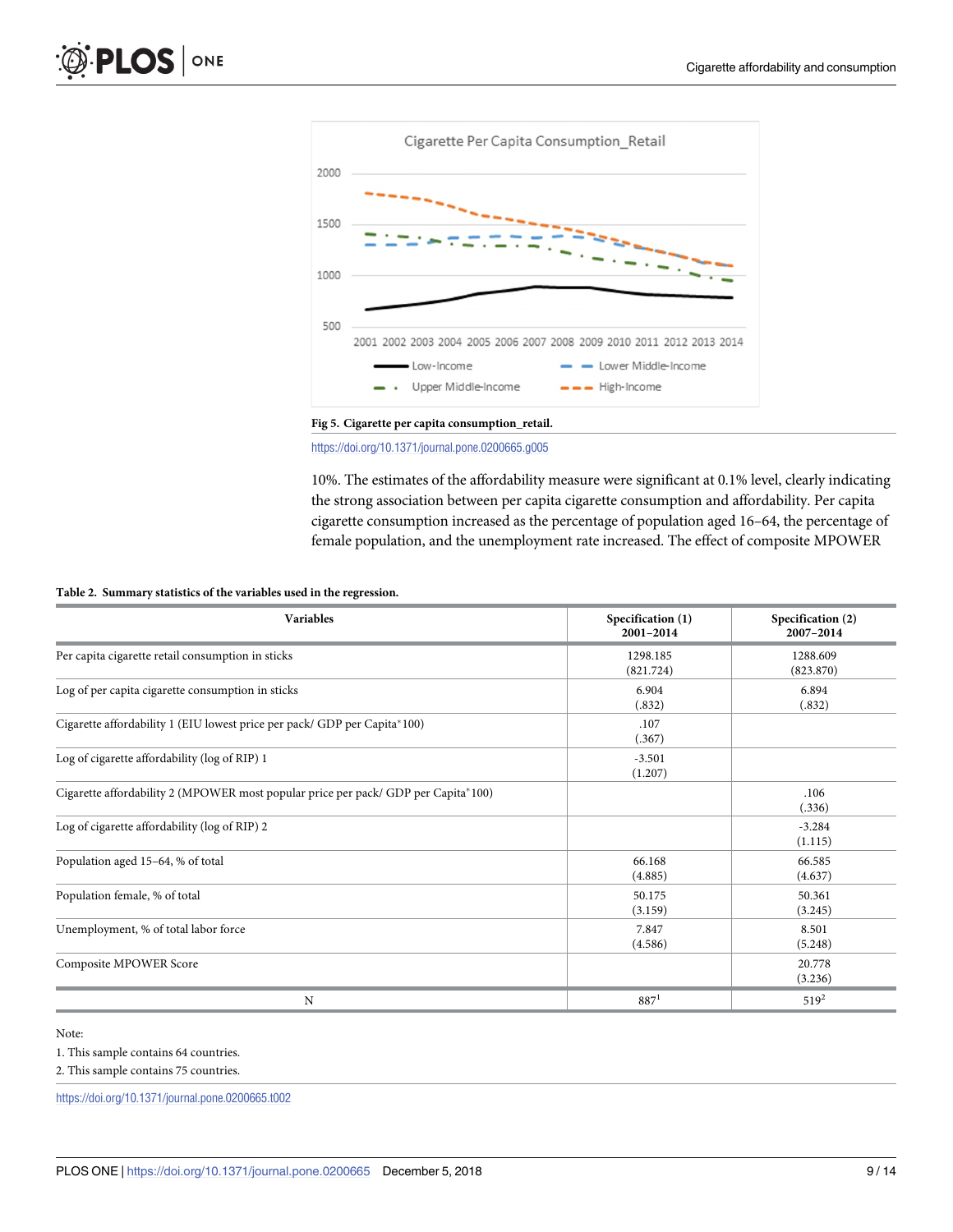#### <span id="page-9-0"></span>**[Table](#page-7-0) 3. The effect of cigarette affordability on per capita retail consumption.**

| <b>Control Variables</b>                      |                      | Specification (1)<br>2001-2014 |                      | Specification (2)<br>2007-2014 |  |
|-----------------------------------------------|----------------------|--------------------------------|----------------------|--------------------------------|--|
| Log of cigarette affordability (log of RIP) 1 | $-.212***$<br>(.054) | $-.191***$<br>(.053)           |                      |                                |  |
| Log of cigarette affordability (log of RIP) 2 |                      |                                | $-.198***$<br>(.057) | $-.191**$<br>(.058)            |  |
| Population aged 15-64, % of total             | $.087***$<br>(.020)  | $.092***$<br>(.020)            | $.113***$<br>(.015)  | $.112***$<br>(.016)            |  |
| Population female, % of total                 | $.079***$<br>(.018)  | $.079***$<br>(.018)            | $.113***$<br>(.015)  | $.112***$<br>(.016)            |  |
| Unemployment, % of total labor force          | $.040**$<br>(.015)   | $.040*$<br>(.015)              | $.027*$<br>(.011)    | $.028*$<br>(.011)              |  |
| Composite MPOWER Score                        |                      |                                | $-.017$<br>(.015)    | $-.013$<br>(.018)              |  |
| Year fixed effects                            | N                    | Y                              | $\rm N$              | Y                              |  |
| N                                             | 887                  | 887                            | 519                  | 519                            |  |

Note:

Standard errors are clustered at country level. Significance level:

� p*<*0.05,

�� p*<*0.01,

��� p*<*0.001,

† p*<*0.1.

<https://doi.org/10.1371/journal.pone.0200665.t003>

score on per capita cigarette consumption was not significant. The regression results that examined the effect of cigarette affordability on per capita all consumption, which included illicit trade, were shown in S2 [Appendix.](#page-12-0) A smaller affordability elasticity of demand was observed when illicit sales of cigarettes was accounted for.

To see whether the affordability elasticity of demand will differ across country categories, we grouped all countries into two groups, -HICs and LMICs, and stratified the analysis of specification (1). The results are shown in [Table](#page-10-0) 4. The affordability elasticity of demand was bigger in HICs than was in LMICs. Per capita cigarette consumption dropped by 10% if the RIP of cigarettes went up by 10% in HICs, whereas less than 2% in LMICs, indicating that cigarette affordability was more elastic in HICs than was in LMICs. A further full interaction test shows that the effect of cigarette affordability on per capita consumption differed significantly between HICs and LMICs (see [Table](#page-10-0) 5). To see whether the affordability elasticity of demand has changed over time, we further implemented a full interaction test of year dummy and all control variables in specification (1) year fixed effects model. The results show that all the interaction terms of year dummy and affordability measure collectively were not significant, indicating that the effect of affordability on consumption did not change over time. The results will be available upon request.

## **Discussions**

Though the effect of cigarette prices and income on cigarette use has been well examined, only limited number of literature have examined the effect of cigarette affordability, a combined measure of cigarette prices and per capita GDP, on cigarette consumption. This study extends on the work of Blecher & Van Walbeek (2004) by examining the association between cigarette affordability and consumption employing the aggregate country-level data from 2001 to 2014.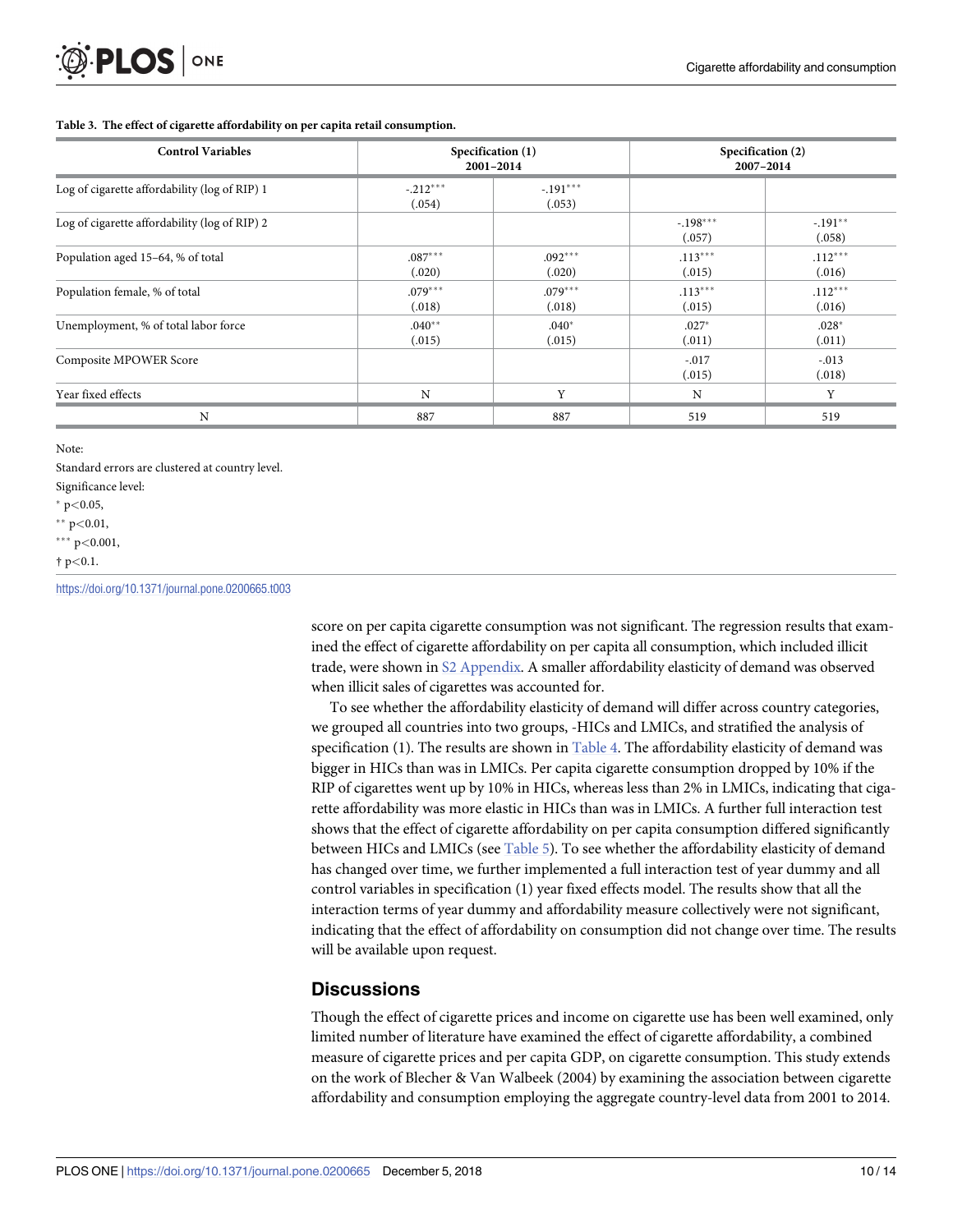#### <span id="page-10-0"></span>**[Table](#page-9-0) 4. Stratified regression results of specification (1) by economy type.**

| <b>Control Variables</b>                                     | Overall    | <b>LMICs</b>      | <b>HICs</b>  |
|--------------------------------------------------------------|------------|-------------------|--------------|
| Log of cigarette affordability (log of RIP) at lowest prices | $-.191***$ | $-.142*$          | $-0.957***$  |
|                                                              | (.053)     | (.058)            | (.211)       |
| Population aged 15-64, % of total                            | $.092***$  | $.116***$         | $-.025$      |
|                                                              | (.020)     | (.019)            | (.042)       |
| Population female, % of total                                | $.079***$  | .078              | .041         |
|                                                              | (.018)     | (.062)            | (.034)       |
| Unemployment, % of total labor force                         | $.040*$    | .035 <sup>†</sup> | $.045***$    |
|                                                              | (.015)     | (.018)            | (.014)       |
| Year fixed effects                                           | Y          | Y                 | $\mathbf{v}$ |
| N                                                            | 887        | 565               | 322          |

Note:

Standard errors are clustered at country level.

Significance level:

� p*<*0.05,

�� p*<*0.01,

��� p*<*0.001,

† p*<*0.1.

<https://doi.org/10.1371/journal.pone.0200665.t004>

We also included the MPOWER scores in the analysis for the 2007–2014 sample. However, the effect of MPOWER scores on cigarette consumption was not significant. Recent studies focusing on only MPOWER scores in general find significant results. One possible explanation of non-significant estimates in our studies could result from the inclusion of both affordability and MPOWER scores in the regressions. As our results illustrate, as the most effective economic determinant, price and affordability may have the most pronounced effect on smoking. Therefore, by including separate measures of affordability, MPOWER score effects become non-significant. Another possible explanation is that affordability has more variability over time, whereas other policy change is rather sticky. Therefore, MPOWER estimates become non-significant due to lack of variation in the measure and its collinearity with affordability.

#### **[Table](#page-9-0) 5. Full interaction test of high income indicator and all other covariates.**

| <b>Control Variables</b>                        | Coefficient           |
|-------------------------------------------------|-----------------------|
| Log of cigarette affordability at lowest prices | $-148*$<br>(.058)     |
| High-income indicator                           | 8.604<br>(5.474)      |
| Interaction of affordability and high-income    | $-0.706***$<br>(.172) |
| Year fixed effects                              | v                     |
| N                                               | 887                   |

Note:

Standard errors are clustered at country level. Significance level:

� p*<*0.05,

�� p*<*0.01,

��� p*<*0.001,

† p*<*0.1.

<https://doi.org/10.1371/journal.pone.0200665.t005>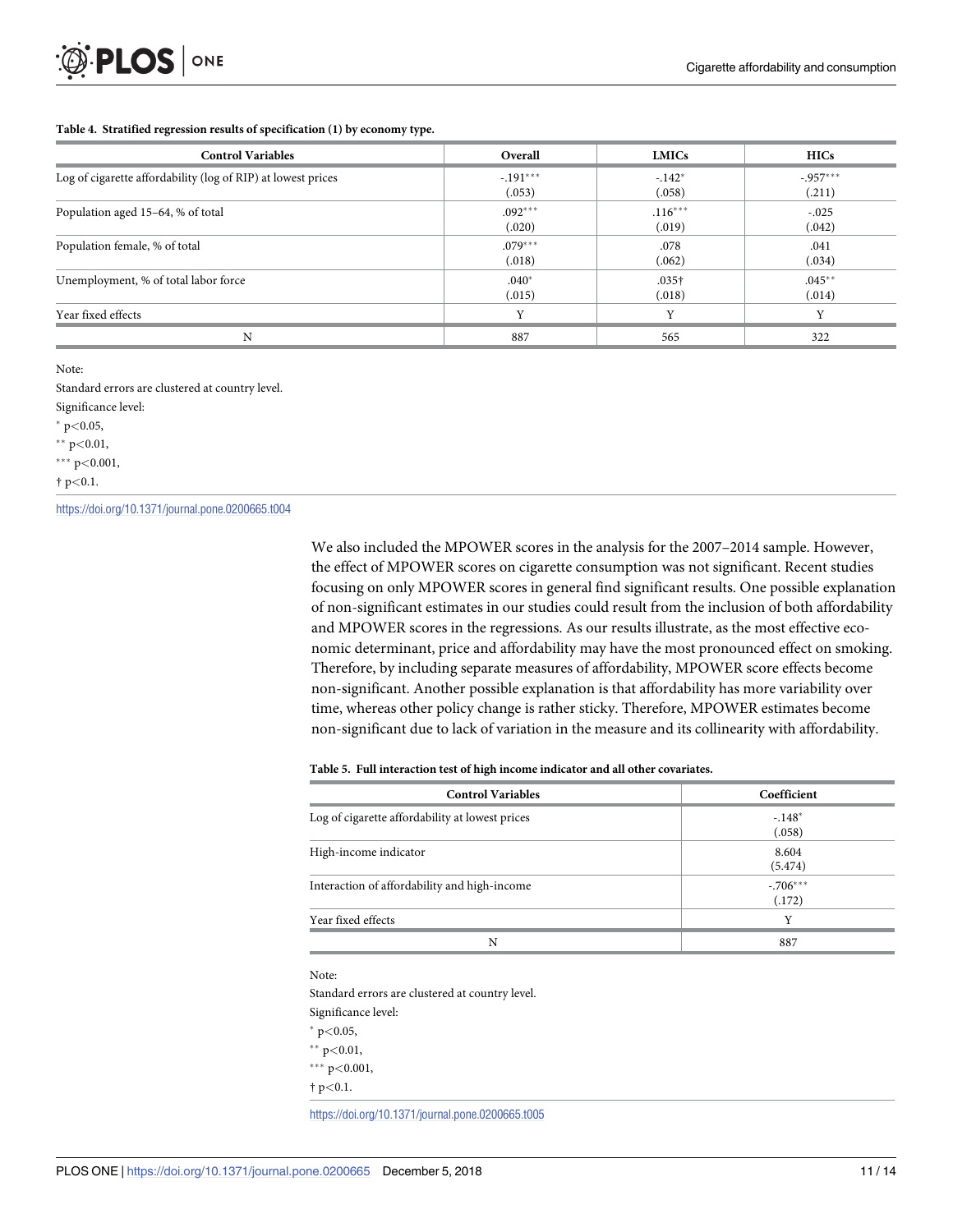<span id="page-11-0"></span>This study has two limitations. First, various country-specific tobacco control measures, such as anti-smoking campaign and programs, smoking bans, advertising bans, and health warning labels, etc., can potentially confound the results in specification (1) for the 2001–2014 sample. However, the estimates of affordability did not change much from specification (1) to (2) which incorporated six MPOWER policy indices into the analysis for the 2007–2014 sample. Secondly, the estimates of the affordability measure in [Table](#page-10-0) 4 are likely to be biased due to the omission of country level stage of smoking epidemic. As noted in tobacco control country profiles published by WHO in 2003,[[20](#page-13-0)] "Stage 1 of the WHO paradigm is characterized by a low prevalence (below 20%) of cigarette smoking, principally limited to males. Stage 2 of the smoking epidemic is characterized by increases in smoking prevalence to above 50% in men, early increases in cigarette smoking among women. Stage 3 of the epidemic is characterized by a marked downturn in smoking prevalence among men, a more gradual decline in women, and convergence of male and female smoking prevalence. Stage 4 of the epidemic is characterized by a marked downturn in smoking prevalence in both men and women." Since cigarette consumption rises as the stage of smoking epidemic goes up in countries of Stage 1, 2, and 3 and declines in countries of Stage 4,[\[9](#page-13-0)] and most LMICs were in Stage 1, 2, or 3 and HICs were in Stage 4, omitting country level stage of smoking epidemic would result in a downward bias of the affordability measure for HICs and upward bias for LMICs.

Two differences were found when comparing our results with Blecher & Van Walbeek (2004). One is concerning the estimate of the affordability elasticity of demand, which is -0.20 in our study and -0.49–0.57 in Blecher & Van Walbeek (2004). Two reasons may give rise to this difference. First, the data were from different time period, -1990-2001 in Blecher & Van Walbeek (2004) study and 2001–2014 in our study. Secondly, Blecher & Van Walbeek (2004) study was a bivariate regression, which did not include any other covariates such as year fixed effects in the analysis. Therefore, the estimates of the affordability elasticity in their study was likely to be biased. We tested the bivariate regression for specification (1) and (2) in our study and got around -0.30 for the affordability elasticity of demand. As we pointed out earlier, omitting country-level tobacco control policies in our analysis would bias the estimate of affordability downward for HICs and upward for LMICs. However, the overall direction of bias is hard to predict. Another difference is concerning whether the affordability elasticity of demand differed between rich and poor countries. Blecher and Van Walbeek (2004) found that the affordability elasticity of demand did not differ significantly between rich and poor countries as did the price elasticity of demand.[\[9](#page-13-0)] However, we found that the effect of cigarette affordability on per capita consumption differed significantly between HICs and LMICs. Potential downward bias of the affordability elasticity for HICs and upward bias for LMICs in our analysis may contribute to this discrepancy.

In sum, tobacco use is a leading cause of non-communicable diseases globally and is responsible for eight million deaths per year (Tobacco Atlas 2018). Our results show that decreasing cigarette affordability by increasing taxes will significantly reduce demand for cigarettes and the adverse consequences of smoking. Countries that are parties of the WHO FCTC should continue to implement and enforce the "R-raising taxes on tobacco" tool in order to curb tobacco use.

## **Conclusions**

In this paper we employed the OLS technique to examine the affordability elasticity of cigarette demand from 2001 to 2014 for 64 countries worldwide. The trend in cigarette affordability, nominal/real cigarette prices, and per capita cigarette consumption were also explored and presented. We further stratified the analysis by country category. The results clearly show that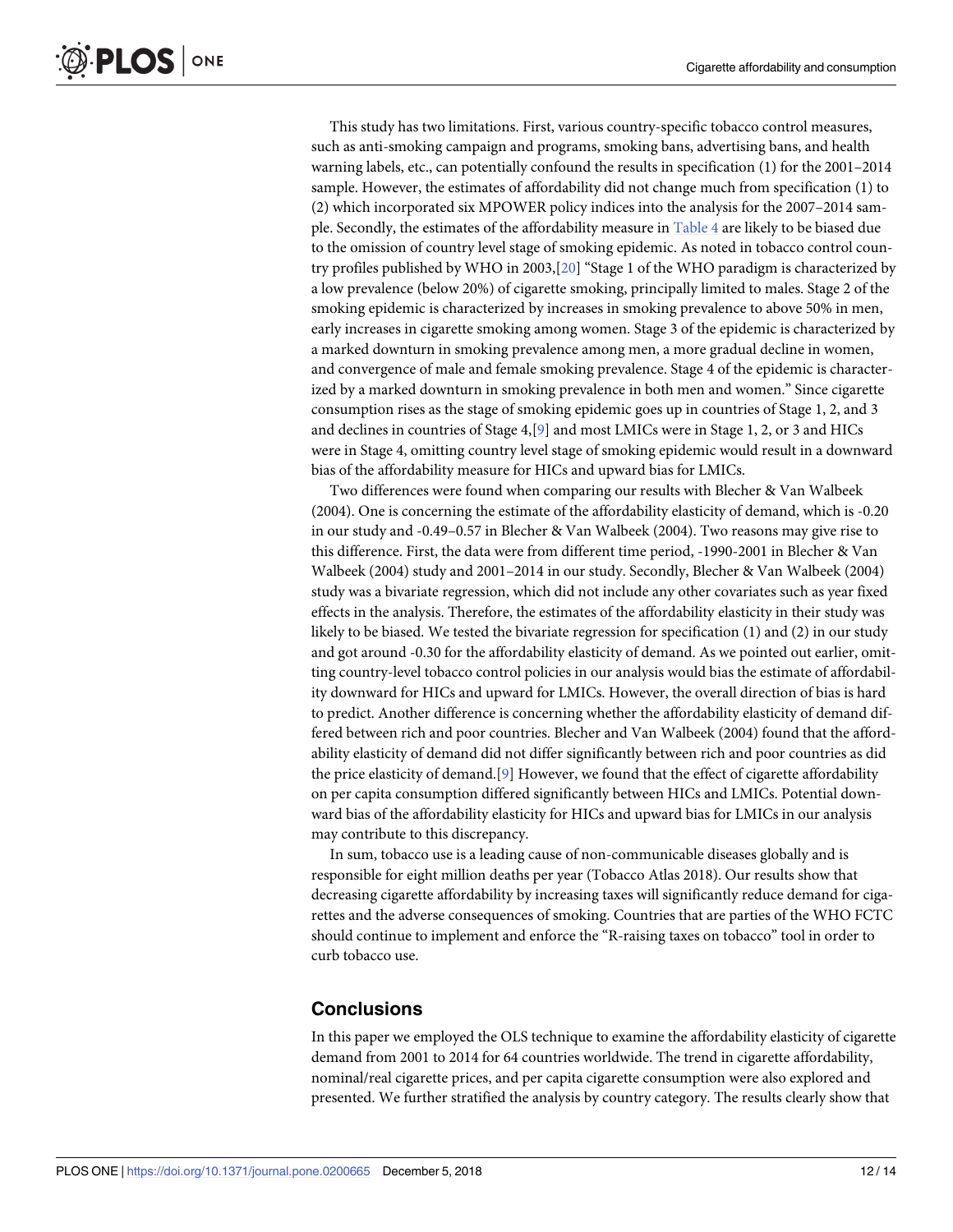<span id="page-12-0"></span>per capita cigarette consumption was negatively associated with cigarette affordability, indicating that smokers consumed less cigarettes as cigarettes became less affordable. The affordability elasticity of demand differed significantly between HICs and LMICs. However, the effect of cigarette affordability on consumption had not changed over time. Cigarettes have been more affordable in low- and lower middle-income economies and less affordable in upper middleand high-income countries during the study period. The real cigarette prices continued to decline in low- and lower middle-income countries and continued to rise in upper middleand high-income countries. Echoing with the dramatic decrease of real cigarette prices in lowincome countries, the per capita cigarette consumption has been increasing since 2001 in these countries, resulted in serious challenges in tobacco control. To control the smoking epidemic, low- and lower middle-income countries should further increase cigarette prices. The rate of increase in cigarette prices should exceed the rate of economic growth and outpace the inflation rate to make cigarettes less affordable and thereby reducing cigarette use.

## **Supporting information**

**S1 [Appendix](http://www.plosone.org/article/fetchSingleRepresentation.action?uri=info:doi/10.1371/journal.pone.0200665.s001). List of countries of each economy type included in Figs [1](#page-5-0), [3](#page-7-0) and [5.](#page-8-0)** (DOCX)

**S2 [Appendix](http://www.plosone.org/article/fetchSingleRepresentation.action?uri=info:doi/10.1371/journal.pone.0200665.s002). The effect of cigarette affordability on per capita ALL consumption.** (DOCX)

## **Author Contributions**

**Conceptualization:** Yanyun He, Ce Shang.

**Formal analysis:** Yanyun He.

**Funding acquisition:** Yanyun He.

**Investigation:** Yanyun He.

**Methodology:** Yanyun He.

**Project administration:** Ce Shang, Frank J. Chaloupka.

**Software:** Yanyun He.

**Supervision:** Ce Shang, Frank J. Chaloupka.

**Writing – original draft:** Yanyun He.

**Writing – review & editing:** Yanyun He, Ce Shang, Frank J. Chaloupka.

#### **References**

- **[1](#page-1-0).** Chaloupka FJ, Straif K, Leon ME. Effectiveness of tax and price policies in tobacco control. Tobacco Control. 2010:tc. 2010.039982.
- **2.** Chaloupka F. Rational addictive behavior and cigarette smoking. Journal of political Economy. 1991; 99 (4):722–42.
- **[3](#page-1-0).** Chaloupka FJ, Grossman M. Price, tobacco control policies and youth smoking. National Bureau of Economic Research; 1996.
- **[4](#page-1-0).** Tauras JA, O'Malley PM, Johnston LD. Effects of price and access laws on teenage smoking initiation: a national longitudinal analysis. National Bureau of Economic Research; 2001.
- **5.** Forster M, Jones AM. The role of tobacco taxes in starting and quitting smoking: duration analysis of British data. Journal of the Royal Statistical Society: Series A (Statistics in Society). 2001; 164(3):517– 47.